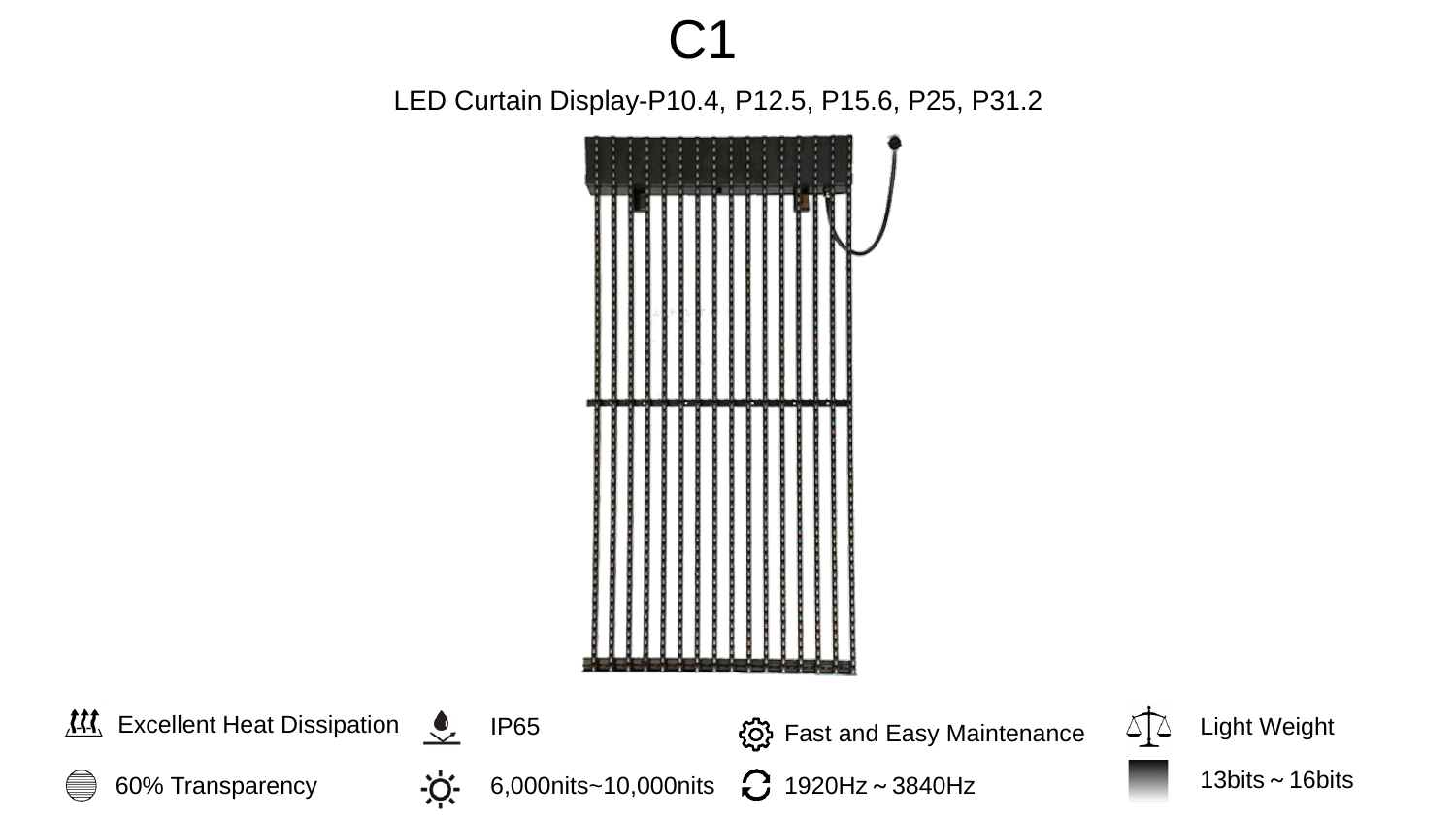

## **Innovative Curtain - Shaped LED Display**

LED display C1 series is a media facade LED screen with high transmittance. Designed to make architecture more cutting-edge and attractive, the C1 series is integrated with the feature of the LED curtain. With high brightness and great transparency, this display tends to be used as over-dimensional, animated, illuminated advertising LED screens.It has been widely applied in the places like Times Square, Las Vegas and Hong Kong. The pixel pitches are P10.4, P12.5, P15.6, P25, P31.2.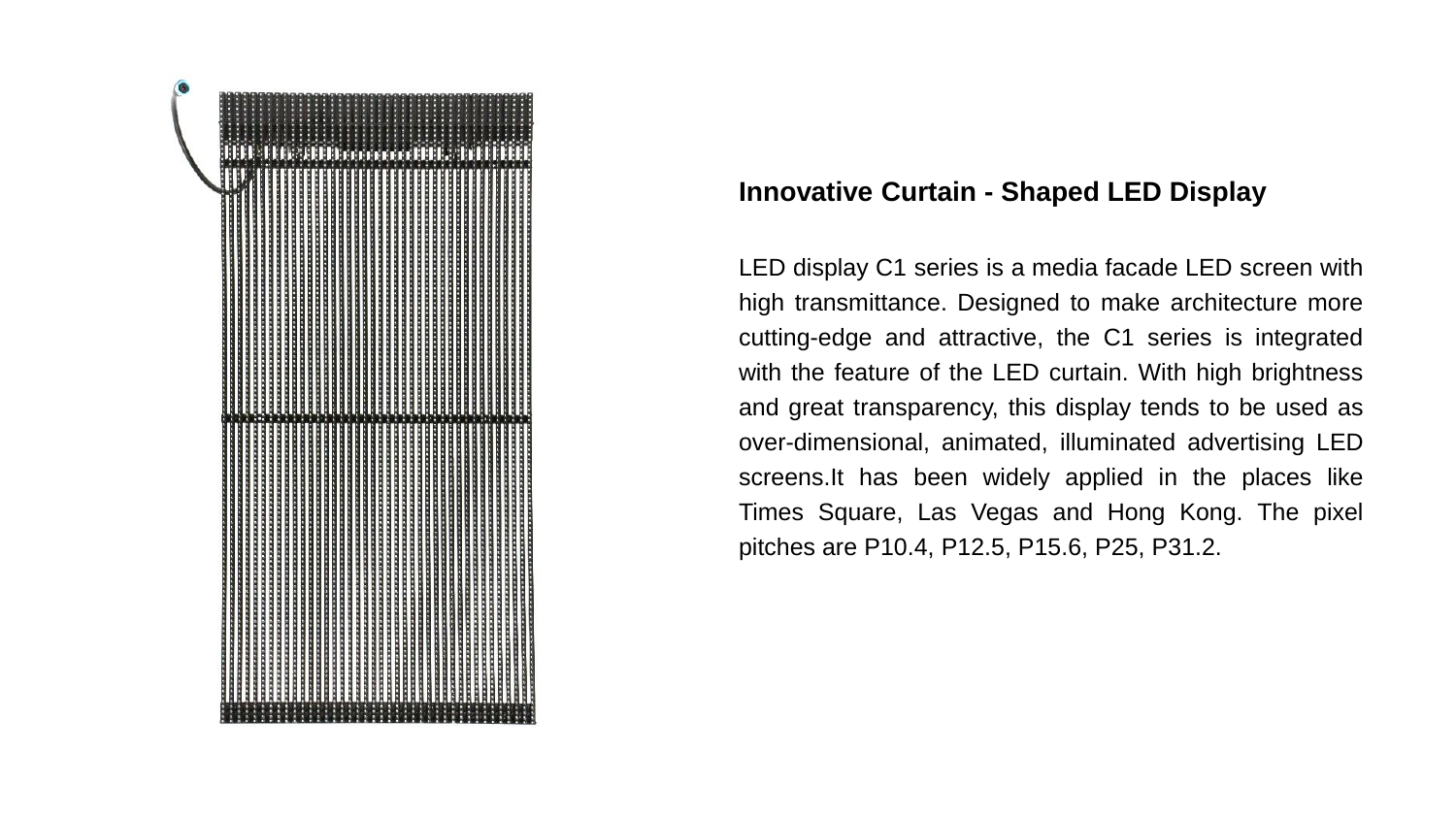#### **Slim and Brilliant Structure**

The structural design is very compact. It is very efficient and fast to maintain the cabinet from the front and the back. This LED display is frameless and slim, so it is much lighter than other LED screens. This feature will bring more convenience to maintenance and transportation.

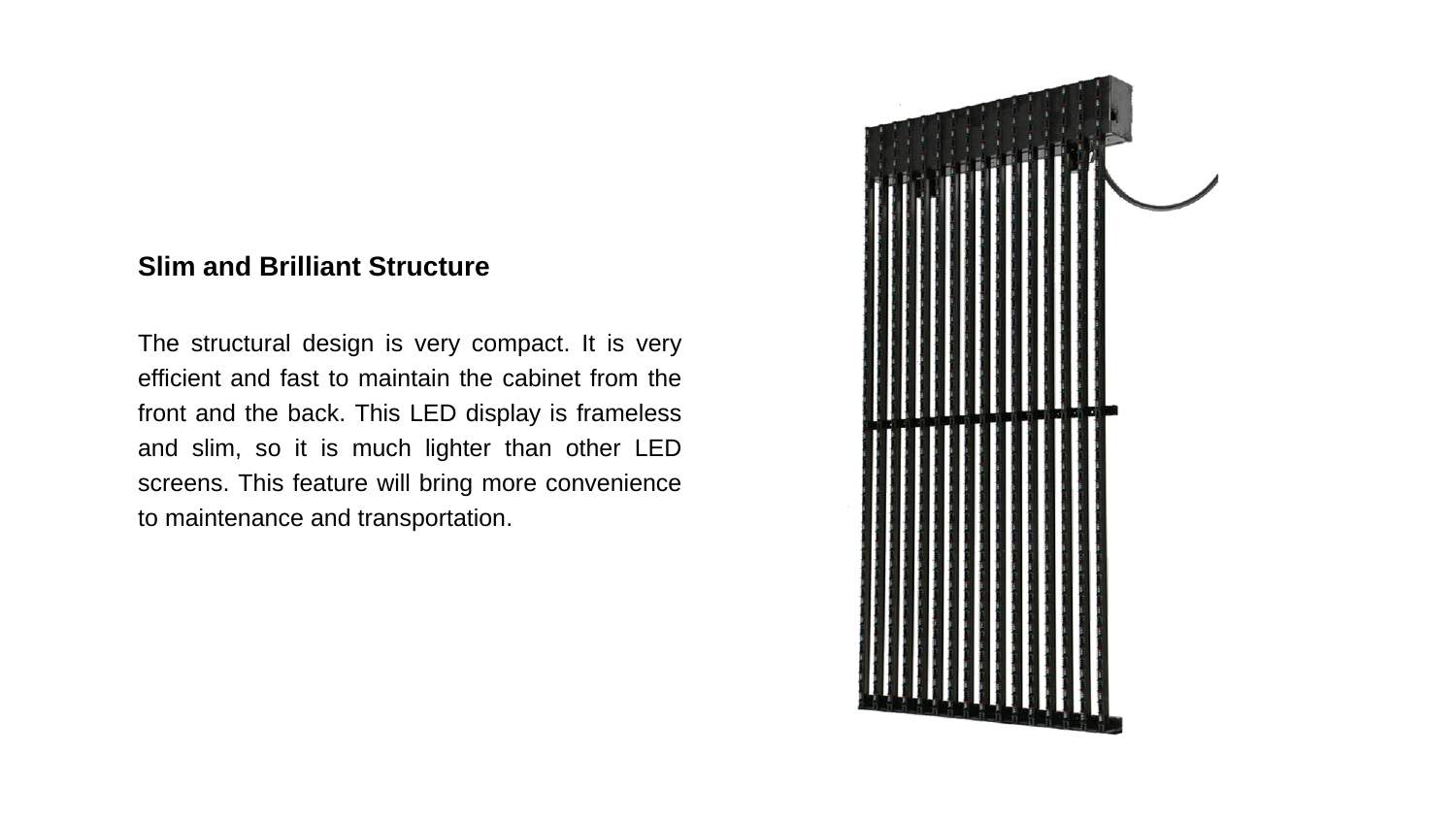

### **Waterproof & Dustproof**

To make LED display C1 series adjust different environments, we enhance the resistance of screen to dust and water. The protective grade has reached IP65.

## **Excellent Heat Dissipation**

The LED strip casing is aluminum material and the cabinet is wind-pass design. Because of its good feature, the LED screen can function very well without the fan and AC.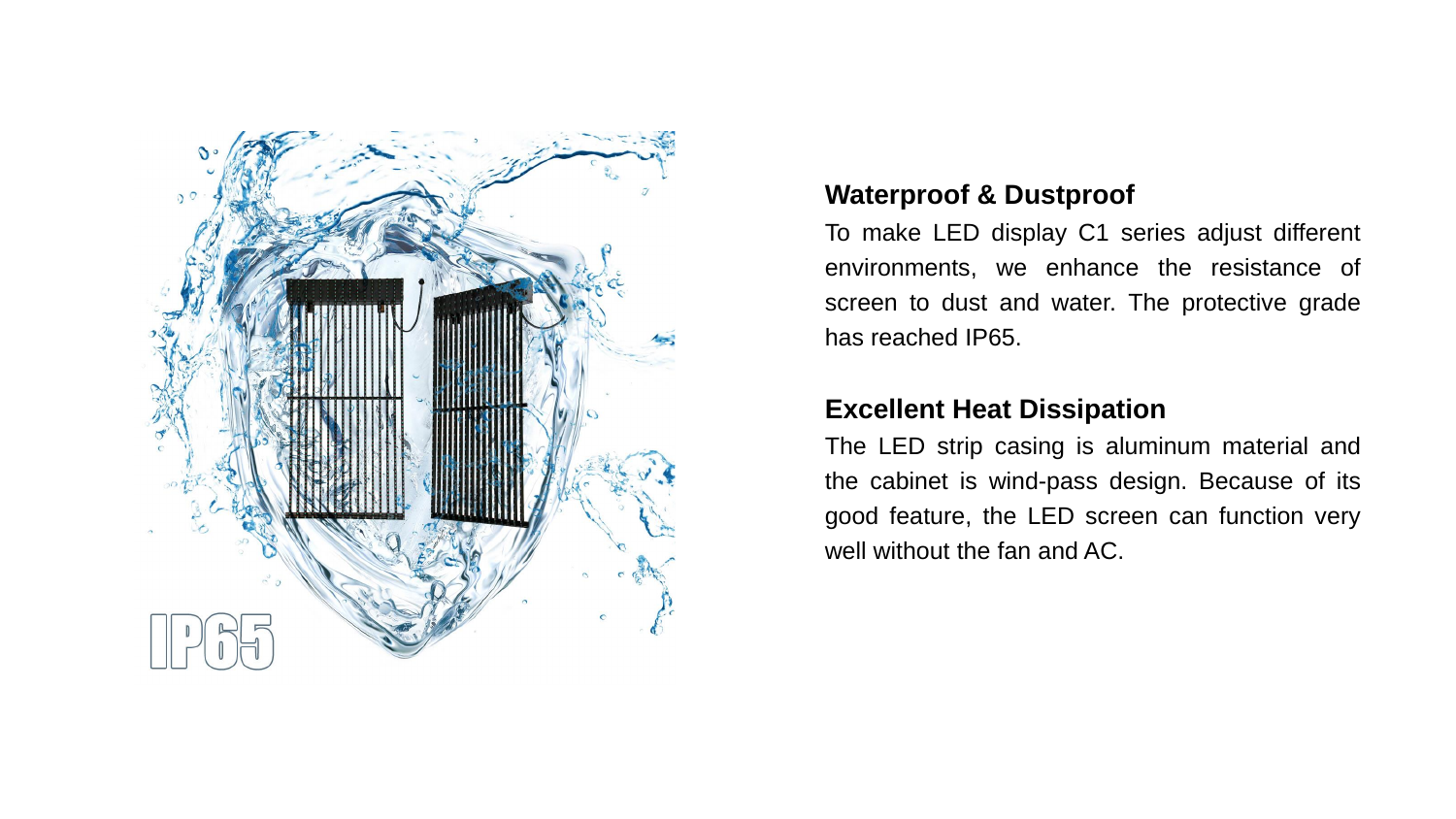## **Vivid Visual Performance**

This display is very decorative on the strength of its curtain shape and 60% transparency. After thousands of tests and improvement, the screen has reached the ideal value of each visual performance.

#### **High Brightness**

This curtain media facade can reach more than 7,000nits.

#### **Ultimate Refresh Rate**

The outdoor LED billboard is full color and its refresh rate can reach 3840Hz.

#### **Best Gray Scale**

The gray scale of this DOOH screen can reach 16bits.

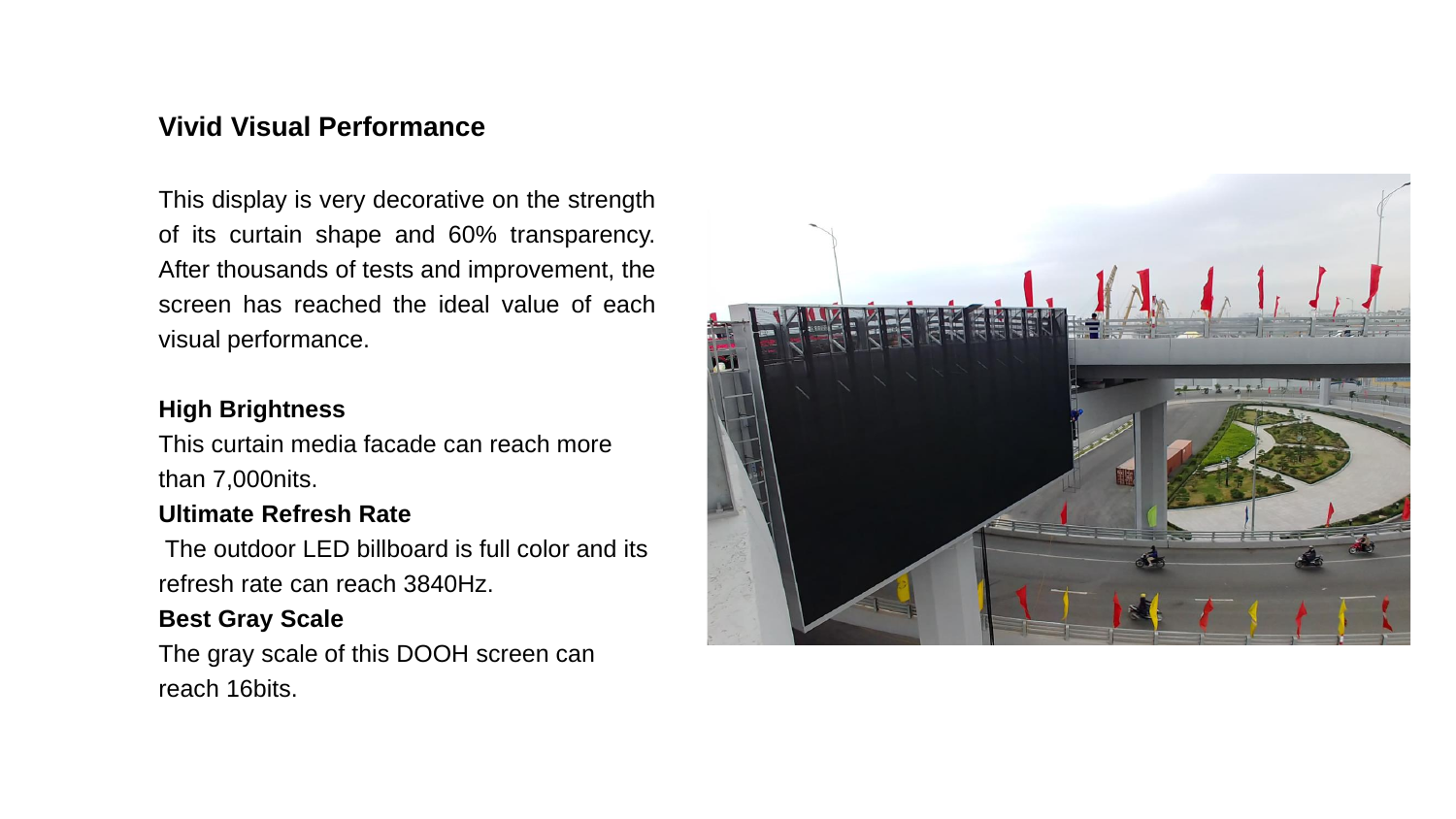

## **Application Fields**

To fit every different scene, our product is made up of superior quality materials with the concise and strong structure. This product is usually used in:

- ⚫ **Billboards;**
- ⚫ **Chain Stores;**
- ⚫ **Central Business Districts.**